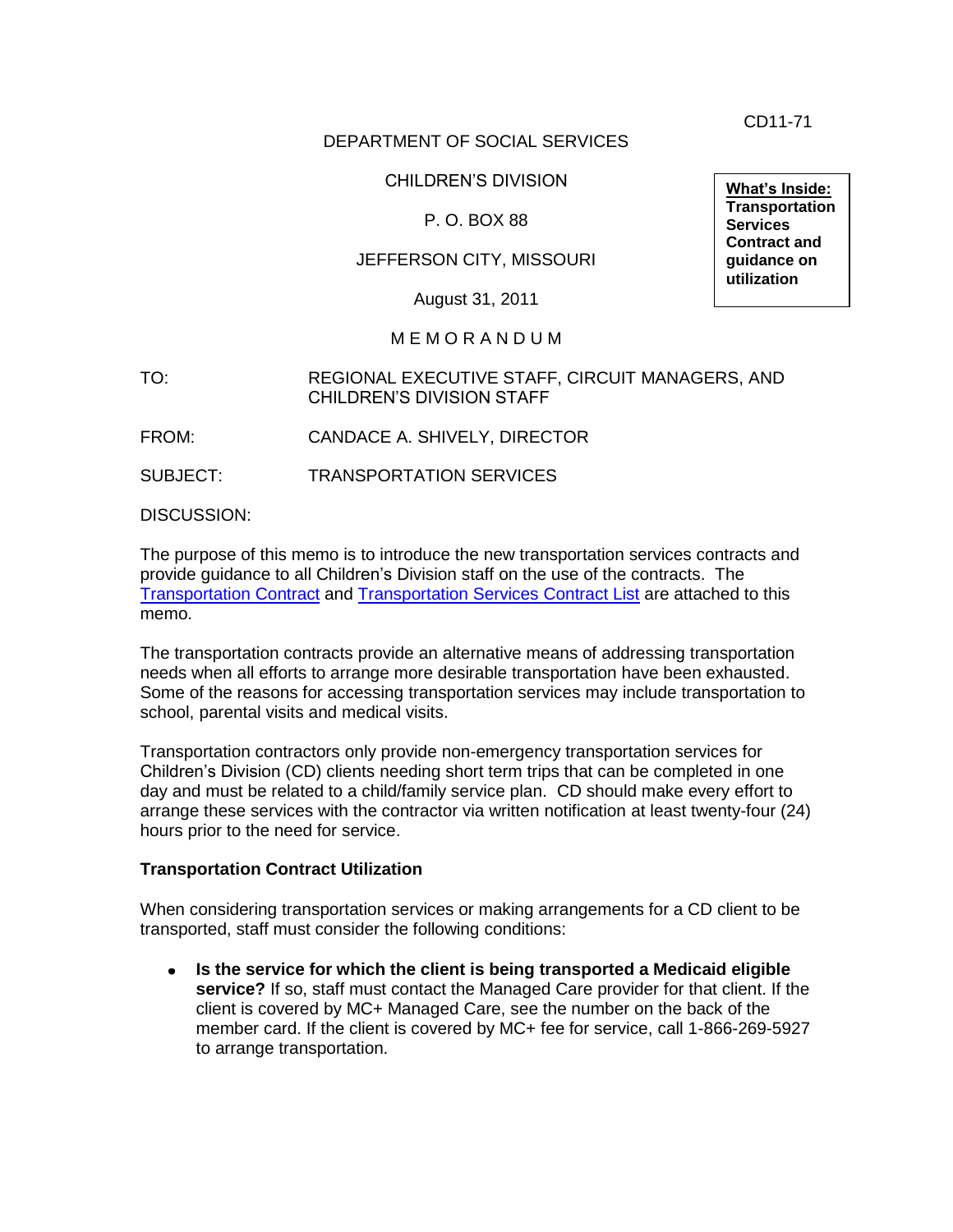- **Have all other more desirable means of transportation been explored and exhausted? S**taff must attempt to arrange transportation through other staff, volunteers, resource providers and other resources before considering the use of a contracted transportation service provider.
- **Are the clients in Residential Treatment? The residential facilities are required to** provide transportation to children placed in their facility under terms of their residential treatment contracts.
- Contracted transportation service providers are only required to provide a curb to curb service. If door to door service is needed, then staff should utilize one of the other preferred transportation arrangements and not consider contracted transportation services as an option.
- Only children age sixteen and older determined to be capable may travel alone with a contracted transportation provider. If there is any question about the ability of a child age sixteen or older to safely reach the destination by traveling alone, a parent or guardian, CD staff, or adult companion approved by CD should accompany him/her.
- All children under the age of sixteen must be accompanied by a parent, guardian, CD staff or adult companion approved by the CD. An exception may be made for children ages thirteen (13) to fifteen (15) deemed capable of traveling alone, but only after CD has received written authorization from the child's parent or legal guardian. All other children must be accompanied by a parent, guardian, CD staff or adult companion approved by CD.

## **In the event no other transportation arrangements can be employed, staff must make arrangements with the transportation contractor(s) for the transportation of the client. It is only at this point that transportation contracts may be utilized.**

Contracted transportation providers are not required to provide the following: car seats or any specialized passenger restraint equipment, adult companions, aides, or door to door service. If these items or services are needed it is the responsibility of CD staff to address those needs prior to arranging for contracted transportation services. If CD does not provide these items or services for the contracted provider, the provider shall refuse to provide the service per the contract.

On occasion, it is conceivable that staff has explored the use of all more desirable or preferred means of transportation and the use of a contracted transportation provider and arrangements for transportation can still not be achieved. Then, and only then, is it acceptable to pursue the use of a non-contracted transportation provider. In these instances, the worker must document all efforts made to utilize more desirable or preferred transportation, document all efforts and explanations why a contracted provider could not be utilized and receive prior approval from the Regional Director, his/her designee or the Circuit Manager before arranging for the use of a non-contracted transportation provider.

#### **Documentation that transportation services cannot be provided by a contracted provider and subsequent approval to utilize a non-contracted provider must be**